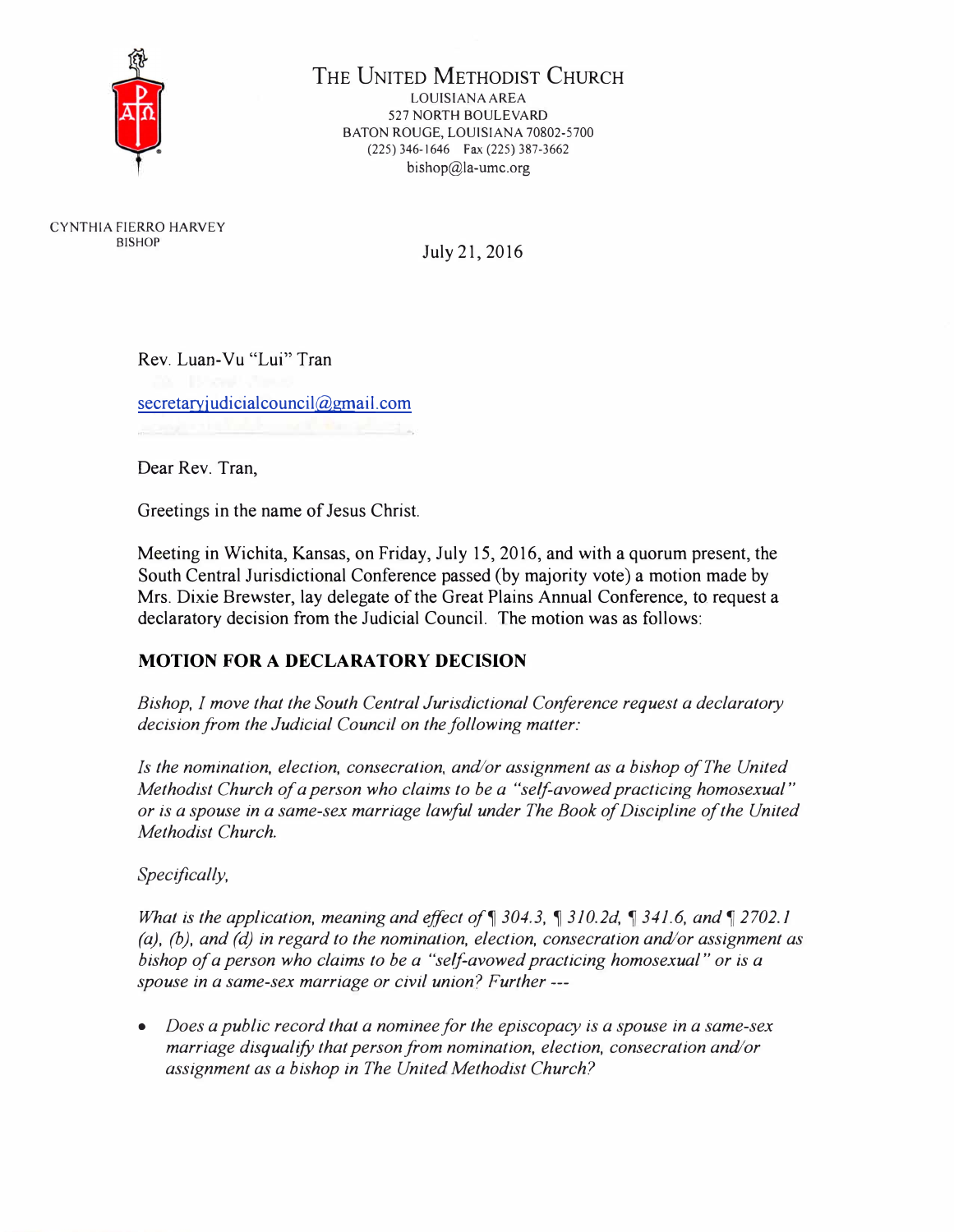- *If a jurisdictional conference nominates, elects, consecrates, and/or assigns a person who, by virtue of being legally married or in a civil union under civil law to a samesex partner, would be subject to a chargeable offense, is the action of the jurisdictional conference null and void?*
- *Is it lawful for one or more of the bishops of a jurisdiction to consecrate a person as bishop when the bishop-elect is known by public record to be a spouse in a same-sex marriage or civil union?*
- *When a bishop, district superintendent, district committee on ordained ministry, Board of Ordained Ministry, or clergy session becomes aware or is made aware that a clergy person is a spouse in a same sex marriage or civil union of public record, does such information in effect and in fact amount to a self-avowal of the practice of homosexuality as set forth in � 304. 3, related footnotes and related Judicial Council Decisions?*

This petition is submitted on behalf of the South Central Jurisdictional Conference under the authority of United Methodist Book of Discipline Par. 2610 (2)(f), in that it pertains to "matters relating to or affecting jurisdictions or jurisdictional conferences or the work therein," that is, the qualification and election of bishops by jurisdictional conferences pursuant to Book of Discipline Par. 27 (2) and Article V of the United Methodist Constitution. Specifically, the petition addresses action by the Western Jurisdiction in electing Rev. Karen Oliveto, reported to be an openly gay clergy member, as a bishop. Accordingly, the petition will directly affect Bishop Oliveto, her qualifications and the efficacy of her election as bishop. More generally, the petition will affect all jurisdictions and jurisdictional conferences of the United Methodist Church, who have an interest in the election and appointment of bishops in the United Methodist Church. The maker of the motion, Mrs. Dixie Brewster, will be notified of her need (as maker of the motion) to identify all persons/entities affected by or having an interest in matters addressed in the petition, and of her right to file a brief as authorized by Appendix B of the Rules of Practice and Procedure of the Judicial Council. Thank you for your attention to this matter, and please let me know if anything further is needed.

Respectfully submitted,

tu<del>n</del> Frekeo

Bishop Cynthia Fierro Harvey Resident Bishop, Louisiana Area The United Methodist Church

Copy: Bishop Michael McKee

CFH/km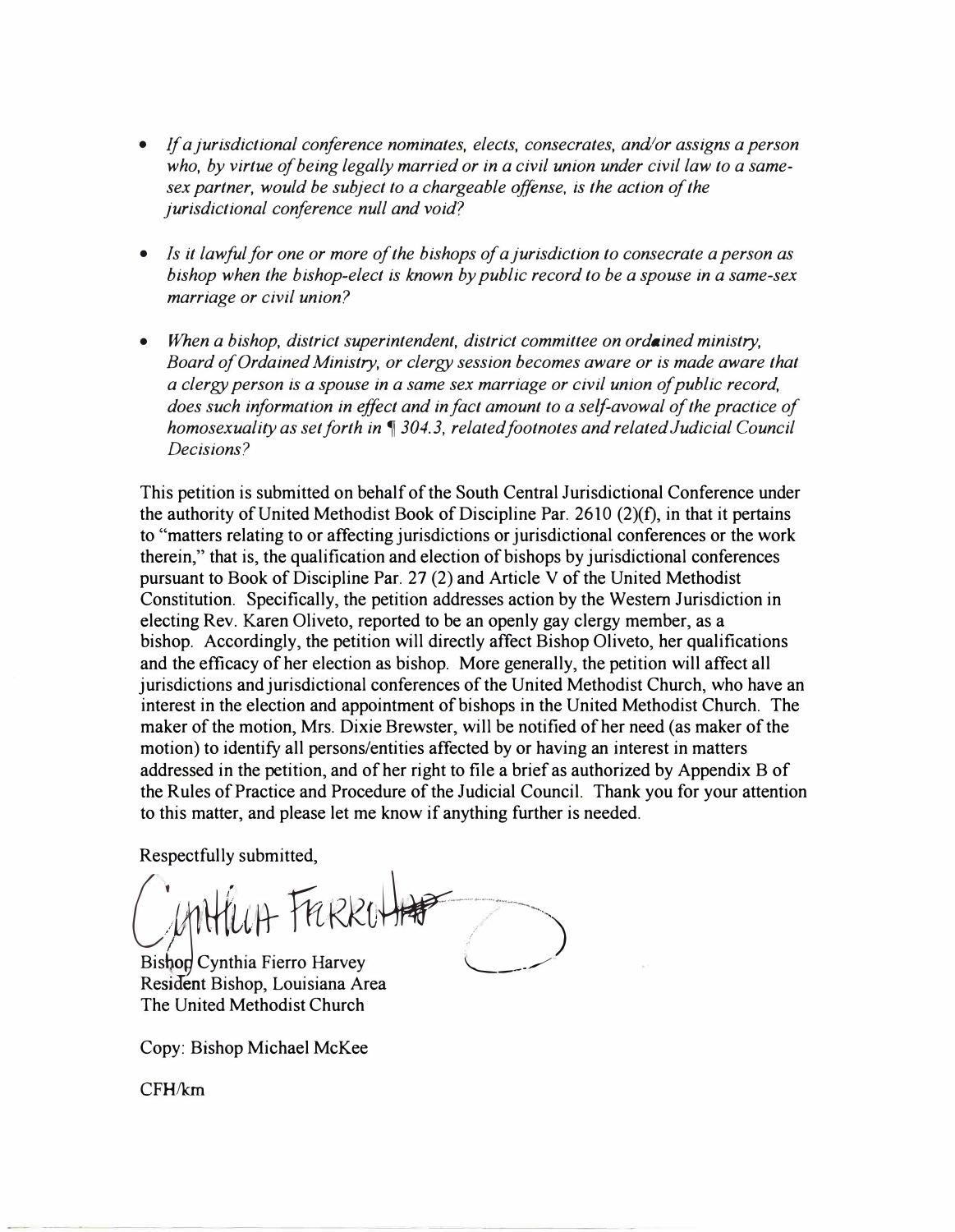## **Declatory Decision Request**

David Severe <scidirector@sciumc.org> To: secretaryjudicialcouncil@gmail.com

Rev. Luan-Vu "Lui" Tran Secretary. The Judicial Council of the UMC

Dear sir.

Bishop Harvey, who was in the chair when the following motion was placed has indicated that I, as secretary of the SCJ Jurisdictional Conference must be the person to submit the request, along with an excerpt of the Minutes of the Conference.

Here is the excerpt:

MOTION FOR A DECLARATORY DECISION - Dixie Brewster, Great Plains Annual Conference Bishop. I move that the South Central Jurisdictional Conference request a declaratory decision from the Judicial Council on the following matter: Is the nomination, election, consecration, and/or assignment as a bishop of The United Methodist Church of a person who claims to be a "self-avowed practicing homosexual" or is a spouse in a samesex marriage lawful under The Book of Discipline of the United Methodist Church. Specifically, What is the application, meaning and effect of ¶ 304.3, ¶ 310.2d, ¶ 341.6, and ¶ 2702.1 (a), (b), and (d) in regard to the nomination, election, consecration and/or assignment as bishop of a person who claims to be a "self-avowed practicing homosexual" or is a spouse in a same-sex marriage or civil union? Further ---

• Does a public record that a nominee for the episcopacy is a spouse in a same-sex marriage disqualify that person from nomination, election, consecration and/or assignment as a bishop in The United Methodist Church? If a jurisdictional conference nominates, elects, consecrates, and/or assigns a person who, by virtue of being legally married or in a civil union under civil law to a same-sex partner, would be subject to a chargeable offense, is the action of the jurisdictional conference null and void?

• Is it lawful for one or more of the bishops of a jurisdiction to consecrate a person as bishop when the bishop-elect is known by public record to be a spouse in a same-sex marriage or civil union?

• When a bishop, district superintendent, district committee on ordained ministry, Board of Ordained Ministry, or clergy session becomes aware or is made aware that a clergy person is a spouse in a same sex marriage or civil union of public record, does such information in effect and in fact amount to a self-avowal of the practice of homosexuality as set forth in ¶ 304.3, related footnotes and related Judicial Council Decisions?

Rationale - does not want the United Methodist Church to split. If this declaratory decision was accepted by our Jurisdictional Conference, it would prevent the split

David Livingston, Great Plains Annual Conference - speech against

How do you request a declaratory decision from the Judicial Council? Can it come from an individual or a church or only from a Jurisdictional Conference?

Bishop Harvey - after discussion and vote, Bishop Harvey will submit it to the Judicial Council. Para. 2610 The Book of Discipline describes who can make requests for a declaratory decision.

If I heard correctly there are two groups outside of the Bishops that can request a declaratory decision.

Bishop Harvey read the pertinent section of The Book of Discipline again

John Mills, Arkansas Annual Conference - speech for

Motion to table Andrew Ponder Williams, Missouri Annual Conference - Seconded 2/3 majority required

For 90 (46.88%) Against 102 (53.13%)

Call the question - Question is called

Point of order - North Texas Annual Conference - speeches for and against are not equal. Bishop Harvey - call the question supersedes

Request for Prayer - Olivia Pruett, Louisiana Annual Conference, who also prayed

Bishop Harvey - will abide by a majority

Vote on Motion Yes 109 No 84

If you need further information from me, please let me know.

Sincerely,

**David Severe**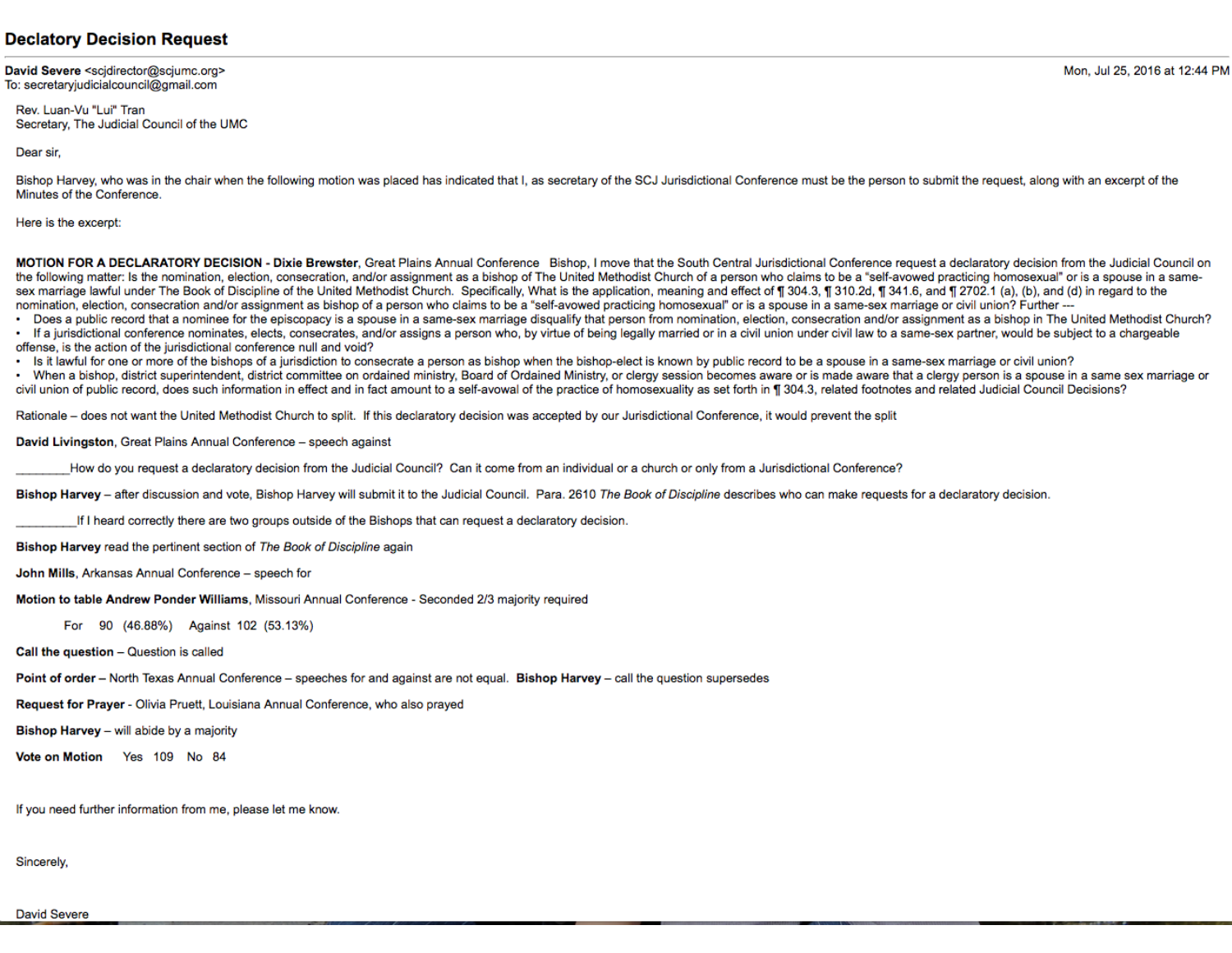

**THE UNITED METHODIST CHURCH**  DAKOTAS· MINNESOTA AREA

122 West Franklin Avenue, Suite 200 Minneapolis, MN 55404-2472 Phone: 612-870-4007

July 26, 2017

Rev. Luan-Vu "Lui" Tran

RE: Request for Expedited Consideration of South Central Jurisdictional Conference Request for Declaratory Decision

Dear Rev. Tran,

Grace and peace to you from God our Creator and the Lord Jesus Christ.

On July 20, 2016, the executive committee of the Council of Bishops voted to support the expedited consideration of the resolution passed by the South Central Jurisdictional Conference on July 15, 2016. The executive committee is aware that the resolution requesting a declaratory decision by the Judicial Council was not passed until the day of the Judicial Council's deadline for its October docket. The committee further understands that you communicated to Bishop Harvey on July 21 that the matter would be placed on the April 2017 docket.

The matter addressed by the resolution of the South Central Jurisdictional Conference is of great importance to The United Methodist Church and to the work of the Council of Bishops. A ruling before April 2017 is needed to avoid the uncertainty surrounding the election of Bishop Karen Oliveto and its effect on the administration of the church. Rule IV(C) of the Rules of the Judicial Council permits expedited consideration of a matter, and the executive committee urges the Judicial Council to consider the request for declaratory decision no later than the October docket.

Sincerely,

Brun R. Ough